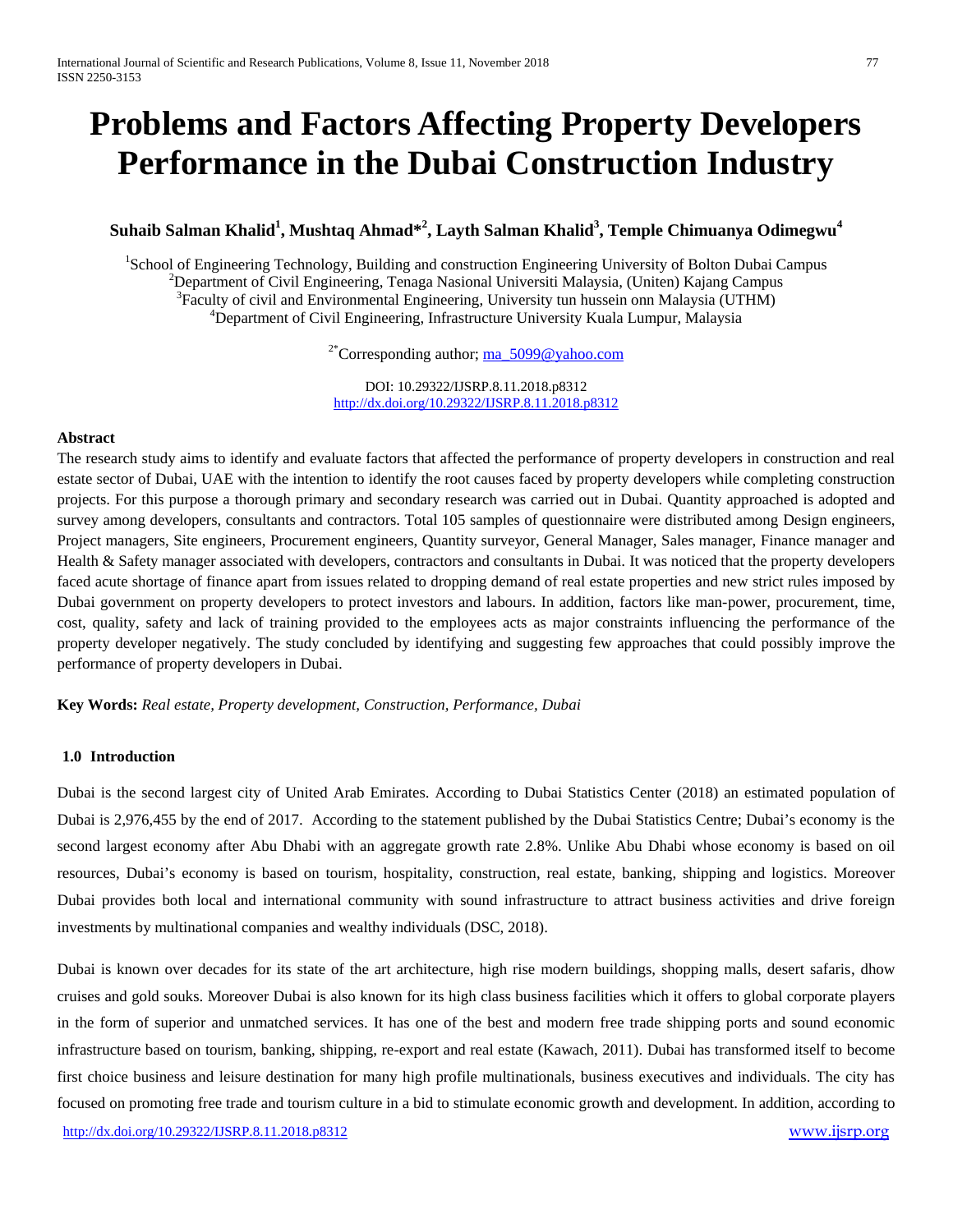(Kerr, Ryburn, McLaren, & Dentons, 2013) Dubai has initiated a one of a kind concept in infrastructural development in recent past to complement its fast developing IT, education, media and finance sectors. Clustering knowledge workers as they set up businesses in industry specific and segmented free zones; including Dubai Media City, Dubai Internet City, Dubai Knowledge Village, Dubai Academic City, Dubai Technology, Electronic Commerce and Media Free Zone Authority (TECOM) and International Media Production Zone etc. Early 2002, the Dubai Government took a major initiative by reversing a law whereby emigrants were allowed to own property in Dubai in especially dedicated areas. Those areas were called freehold areas and properties were sold on the basis of 99 year lease. According to (Al Marashi & Bhinder, 2008; Hennessy, 2005; Kannan, 2012) the decision of opening freehold property created a construction boom in Dubai from the period of 2002 to 2008 largely driven by mega projects both in inland and offshore areas.

Palm Islands & The World whereas inland construction comprised of Dubai Marina, Jumeirah Lake Towers & Discovery Garden were among major off shore construction projects. However, Global financial crisis of 2008 adversely affect the business in Dubai because it was heavily dependent on foreign direct investment (FDI) to boost its real estate and tourism industry. Many of the organizations, businesses and individuals lost their savings in the aftermath of the global financial crisis and were therefore unable to further invest or continue in the high scale projects offered by developers in Dubai (Al Marashi, 2008). Since then it has been an extremely difficult struggle for the developers to operate in Dubai, as it faces strong challenges from both the customers and Dubai Government. With the implementation of Escrow account, Real Estate & Regulatory Authority (RERA) laws property, developers find it extremely difficult to complete undertaken projects.

The most influential factor which tops the list of problems is related to the availability of skilled and semi-skilled labour (Mushtaq et al., 2017). At present developers in Dubai faces shortage of labour due to the existing political crisis in Middle East specifically in countries like Egypt, Syria, Yemen, Palestine, Lebanon and Libya. It is becoming seriously difficult for them to complete on-going projects on time due to the non-availability of labour at construction sites. Some major factors which influence the performance of a developer are pertaining to contractors, consultants, procurement, quality, time, cost, mobilization, cash flow, competitor, culture, communication, training and safety (Mushtaq et al., 2018; Akomah, 2016; Lindhard, 2016; Enshassi, 2009). A major problem with contractors in Dubai is that they undertake construction work beyond their working capacity and then allot part of their construction tasks to sub-contractors who work on their behalf. The entire process creates communication gaps between developer, contractors and sub-contractors resulting delays in project with only developer to suffer (Elton, 2016; Purayil, 2015).

Consultants play an important role too in the entire construction process. A consultant is hired develop construction drawings, designs, layouts and floor plans and any hindrance from the consultant side effects the performance of a developer. A major factor affecting the performance of a developer is related to quality. Quality constraints causes long term damage to the image of the developer and requires a lot of financial, human and technical resources to rectify all quality related constraints (Alaloul et al., 2016). In the present scenario, another factor that affects the performance of a developer the most is related to cost and time schedule. Major factors responsible for affecting performances of developers are related to the economic environment; closure of many small & medium sized organizations, reluctance of financial institutions to fund in real estate sector, high job turnover, low savings and decrease in tourists compared to previous years. These factors have created vacuum in the real estate market whereby developers find it even harder to sell their residential and commercial properties to domestic and international buyers. The above mentioned are some of the factors which influence the performance of the property developer in Dubai where more factors with details is elaborated in literature review section.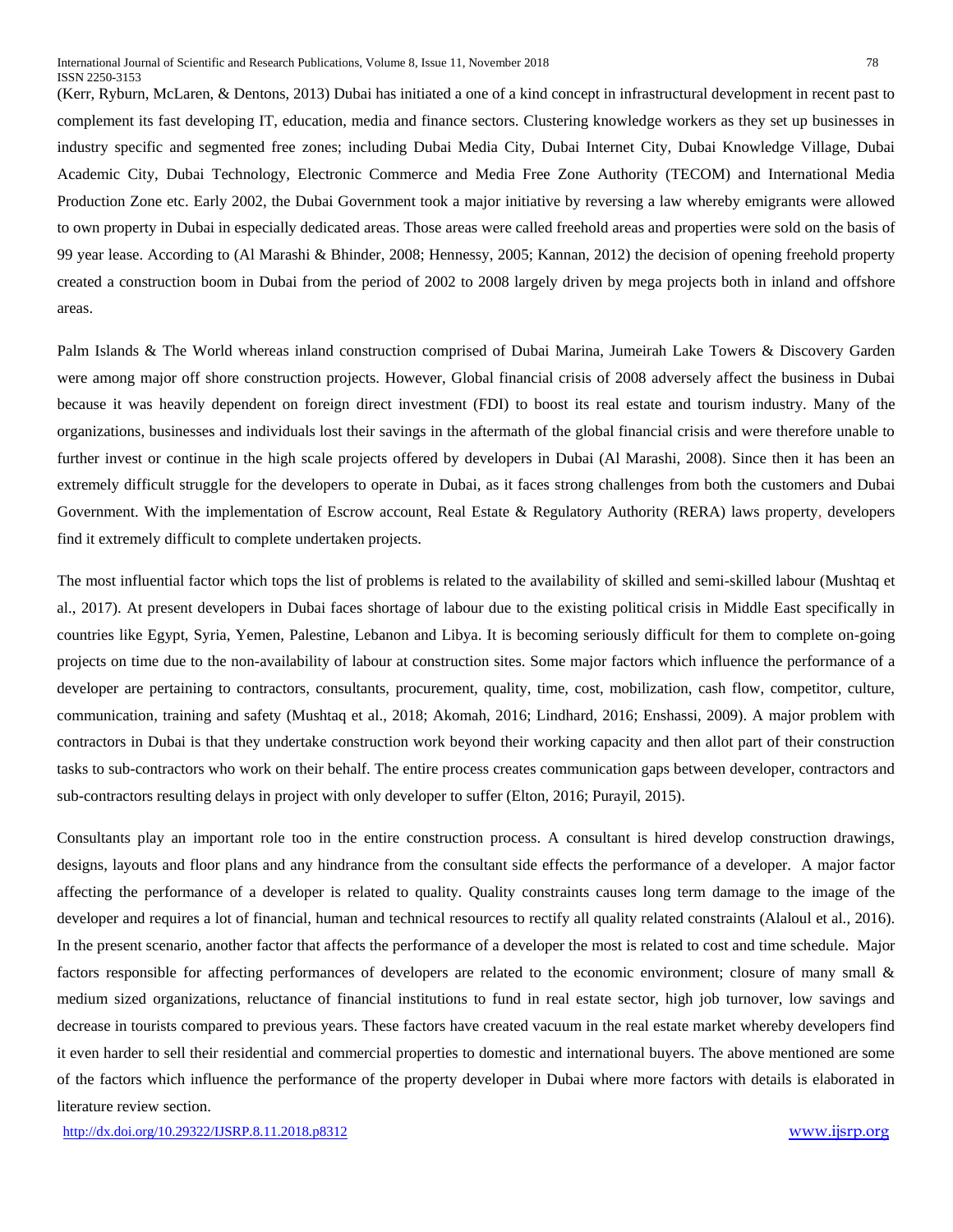The aim of the study is to investigate, identify and evaluate factors which affect the performance of property developers in Dubai who offer and sell residential and free hold properties to their clients. The study on factors affecting the performances of a developer is extremely important in order to understand construction dynamics and problems faced by them pertaining to the completion of the project. The findings of this research report will help students, consultants, contractors, developers, economists, researchers and general readers who are interested in knowing the fundamentals of construction specifically in Dubai.

#### **2.0 Literature Review**

Dubai Government took a major initiative in the year 2002 by reversing a law related to Real Estate properties in Dubai. The new law allowed the Expatriate community to buy and own property in free hold areas on the basis of 99 year lease as indicated by the Dubai government. According to Abdelgalil, (2007) from the period of new law initiated in the country majority of the real estate and property developers received over whelming response to the properties they offered on sale. The demand for real estate property was above expectation due to numerous reasons one being the initiatives taken by the Dubai government in building infrastructure and providing friendly economic policies. A trend was observed in Dubai whereby local & international buyers came forward and invested in free hold real estate properties with the utmost intention of making profits for themselves and capitalizes from vibrant economic environment (Renaud, 2012). As discussed, Dubai was one of the major cities which came into the limelight after economic recession and it struggled to force itself as a substantial global city when it came to mighty real estate developments. Dubai being heavily dependent on foreign direct investments (FDI) faltered to mend it ways and continue to construct planned in land and offshore real estate properties. Back in 2008 before the beginning of the crisis many local and international buyers bought properties from large and medium size property developers in Dubai seeking to engage in short, and long term investments.

In the aftermath of global financial crisis property developers operating in Dubai have struggled to continue constructing both commercial and residential developments. Currently they face problems relating to the cash flows as majority of the customers are unable to pay monthly and quarterly instalments as per the payment plan. Similarly new Real Estate & Regulatory Authority (RERA) laws imposed by Dubai Government have created immense pressure on developers to safeguard customers' interest at any cost. In addition, the implementation of new Escrow account and changes in property laws by Dubai Government to protect customers' has made it more difficult and challenging for the property developers to continue constructing the proposed undertaken projects (Buckley, 2014 #18). The major problems that a property developer in Dubai faces is with the lack of finances to complete the construction projects, lack of adequate demand of property, excess supply of completed but vacant properties and minimal intent shown by the buyers to buy the properties (Buckley & Hanieh, 2014; Renaud, 2012).

#### **2.1 Cash Flow**

First and foremost the problems which a property developer faces in Dubai are related to cash flows. Property developers are badly hit due to the non-availability of adequate funds to complete under taken construction project. Due to the recent financial crisis the prices of property have significantly dipped to a level below the original prices which were offered before the period of financial crisis (Renaud, 2012; Khamis et al., 2010). Some of the property developers like Deyaar, Emaar & Nakheel have slashed property prices up to 50% in order to attract buyers. Similarly they have also offered flexible payment plans in order to retain old customers and stop them from defaulting. Moreover property buyers have even offered customers to swap apartments and exchange larger unit for a smaller one.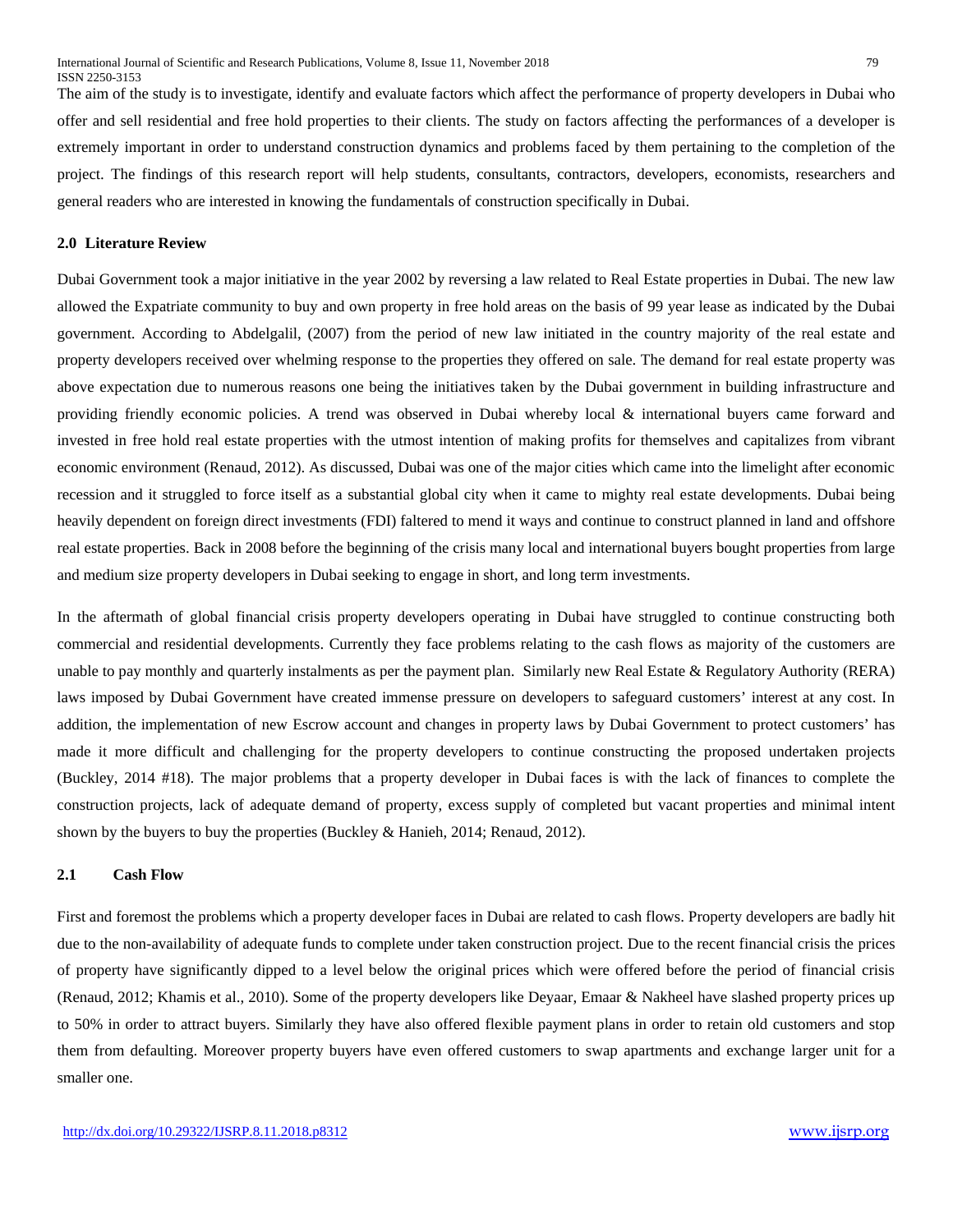#### **2.2 Demand & Supply of Property**

In the period of world financial crisis in the last decade, property supply has exceeded significantly than demand in Dubai. The prices of property and even rental in Dubai have dropped by 20% in 2011(Renaud, 2012). In the recent scenario Dubai has received huge attention from the world again and attracts huge international investment in the property.

#### **2.3 Escrow Account**

The introduction of Escrow account law by the Government of Dubai created even more problems for the property developers after post-recession period. The new Escrow account law restricted property developers to use funds received from the customers. The new law ensured that all funds received by the customers would be monitored and administered by Dubai Land Department. Furthermore the government had more control on regulating the use of funds dispersed by the buyer to the contractor. The new RERA Law No. 8 initiated further problems for the developers as now there was an audit conducted on the financial transaction by the Dubai Government itself (Naini, 2011; Chiniara et al., 2009).

#### **2.4 Wages Protection System (WPS)**

UAE government introduced new Wages Protection System (WPS) which has created fresh problems for the developers in UAE. The (WPS) is introduced to safeguard the wages of approximately 4 million employees who work in UAE. The step was taken by the government in a bid to cope with companies defaulting to pay salaries. The initiative was taken in 2009 after economic recession started. Majority of the companies in Dubai fall under the category of construction industry. Unfortunately after the global financial crisis majority of the property developers faced cash flow problems and were unable to pay salaries of the their employees for a long period of time. The (WPS) will now ensure that employees are paid salary on time and disputes between employers and employees are prevented which means creating further problems for the already hampered property developers in Dubai.

#### **2.5 Visa Law on Freehold Properties**

There was lot of speculation in Dubai by the buyers that residential visa will be granted to those individuals who will buy freehold property in Dubai. Many buyers did purchased property due to the same reason. Back in February 2009, a senior government official also confirmed that federal law will be introduced within a year whereby visas will be granted to the property owners regardless of their nationality, size or the value of the property. The news was initially welcomed by property developers however till date no decision on granting visas to property owners in Dubai is taken which adds further lack of incentive for the investors to buy property and invest in Dubai. The whole scenario works against the property developers who are keen to sale their properties hence creating further problems for them.

## **2.3 Factors affecting performances of Property Developers**

In the first part of the research, problems faced by property developers in Dubai were mentioned. Performance affecting property developers are very less discussed in the literature and especial in the context of Dubai. Important and most affecting factors are discussed;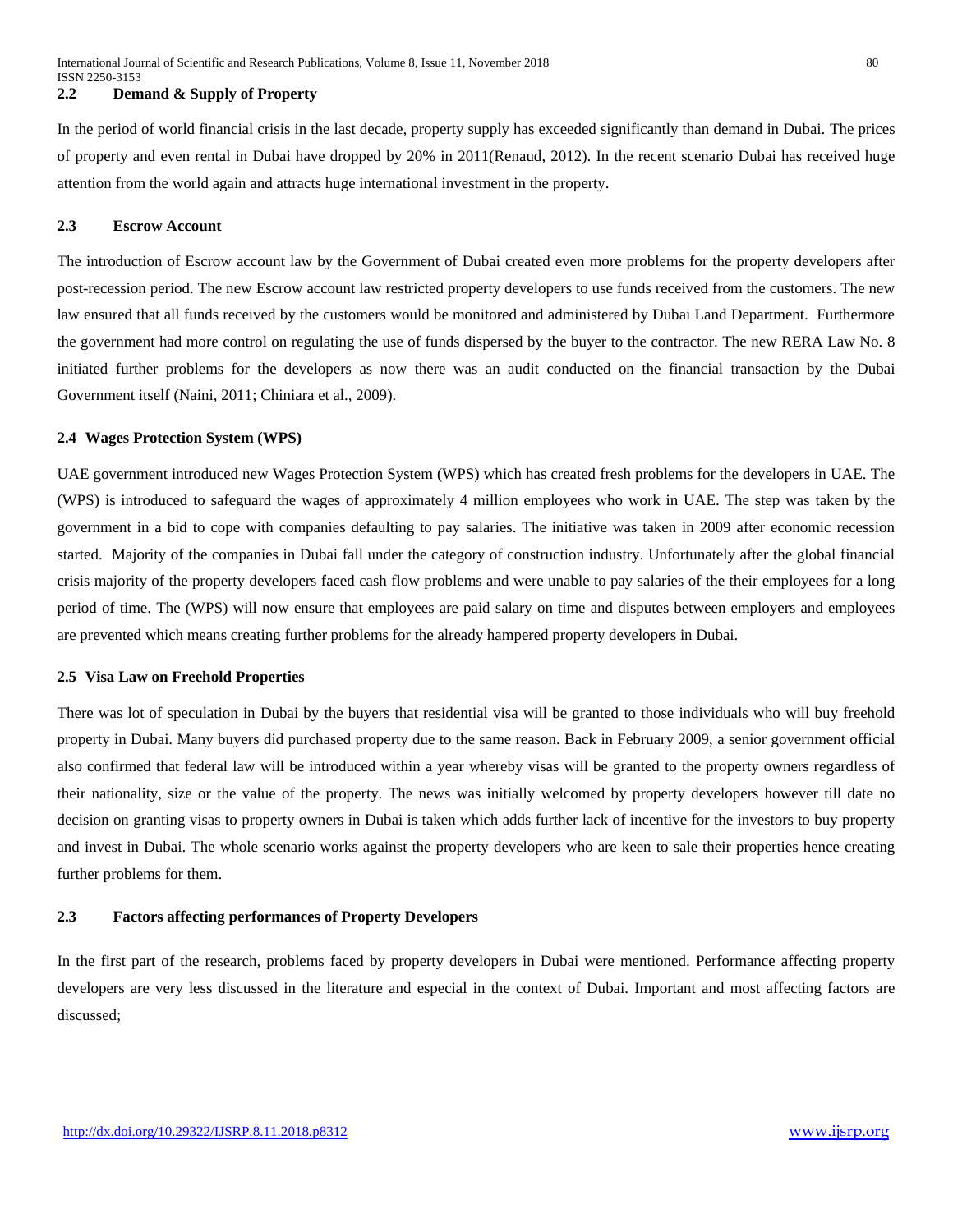A contractor serves as a major stakeholder for the developer and plays a major and an important role in the whole development process (Jin et al., 2017). A property developer obtains permit from Master Developer to initiate a residential or commercial project after completing all necessary procedures. A developer than selects a contractor who carries out civil, mechanical, electrical, plumbing, heating, ventilating, air-conditioning, painting and fixing work at a construction site. A contractor is also responsible for providing material, equipment, man-power, transportation and other necessary services required for the construction of a project. However a developer's performance is affected by contractor in many ways if a contractor is not completing project deliverables as scheduled. Moreover developers' performances are negatively affected when there are discrepancies related to material, quality, time, labour, mobilization, permits, and security of the premises, managing of the personnel and disposing construction waste by contractors at site which is often the case (Doloi, 2012).

## **2.3.2 Consultants**

A consultant is hired by the property developer to overlook and evaluate the performances of contractor. Consultant is also responsible for designing construction strategies, specifications, plans, estimate variances and do inspections (Nikumbh & Pimplikar 2014). A consultant oversees construction phases, review and monitors progress and assist developer with budget planning and construction work. A developer's performance is hampered if a consultant is unable to provide with timely information regarding the designated construction project. Consultants often avoid field reviews and approve construction materials without proper check-ups. They often delay the process of inspecting the constructions site and hence delay in giving timely approvals to the contractors to move on to the next phase. Due to the negligence of consultants construction work at site is delayed halting the progress and affecting developers' performances. Poor communisation among major stake holders of the projects leads to affect the performance of the property developers (Mushtaq et al., 2018).

#### **2.3.3 Labour**

A major factor affecting the performance of the property developer in Dubai is with respect to labour shortages due to the political crisis in countries like Egypt, Syria, Yemen and Palestine making it difficult for the developers to complete under taken projects on time (Habibi, 2009). Similarly skilled and semi-skilled workers from India, Bangladesh, Pakistan and China prefer to work in their own countries due to emerging economic trend and tough working conditions in Dubai respectively. This factor further creates problems for the developer who finds it difficult to arrange appropriate labour to complete the projects. Both factors lead to more expensive labour at a high wage rate than before which affects the performances of the developer and influence the cash flow negatively.

#### **2.3.4 Quality Constraints**

The performance of the developer is affected due to quality constraints as contractors do not abide by the quality targets setup by the developer. A quality related constraint damages the image of the developer and requires lot of financial, human and technical resources to rectify all quality related constraints. Some example of quality constraints are related to the usage of low quality material in construction. Many a time either developer or the contractor does not have sufficient budget to afford and use high quality material in project therefore uses low cost alternatives to complete the project. This leads to frequent breakdowns, leakages and faults at construction sites and delays the projects affecting the performance of developer. Technical issues also play important role in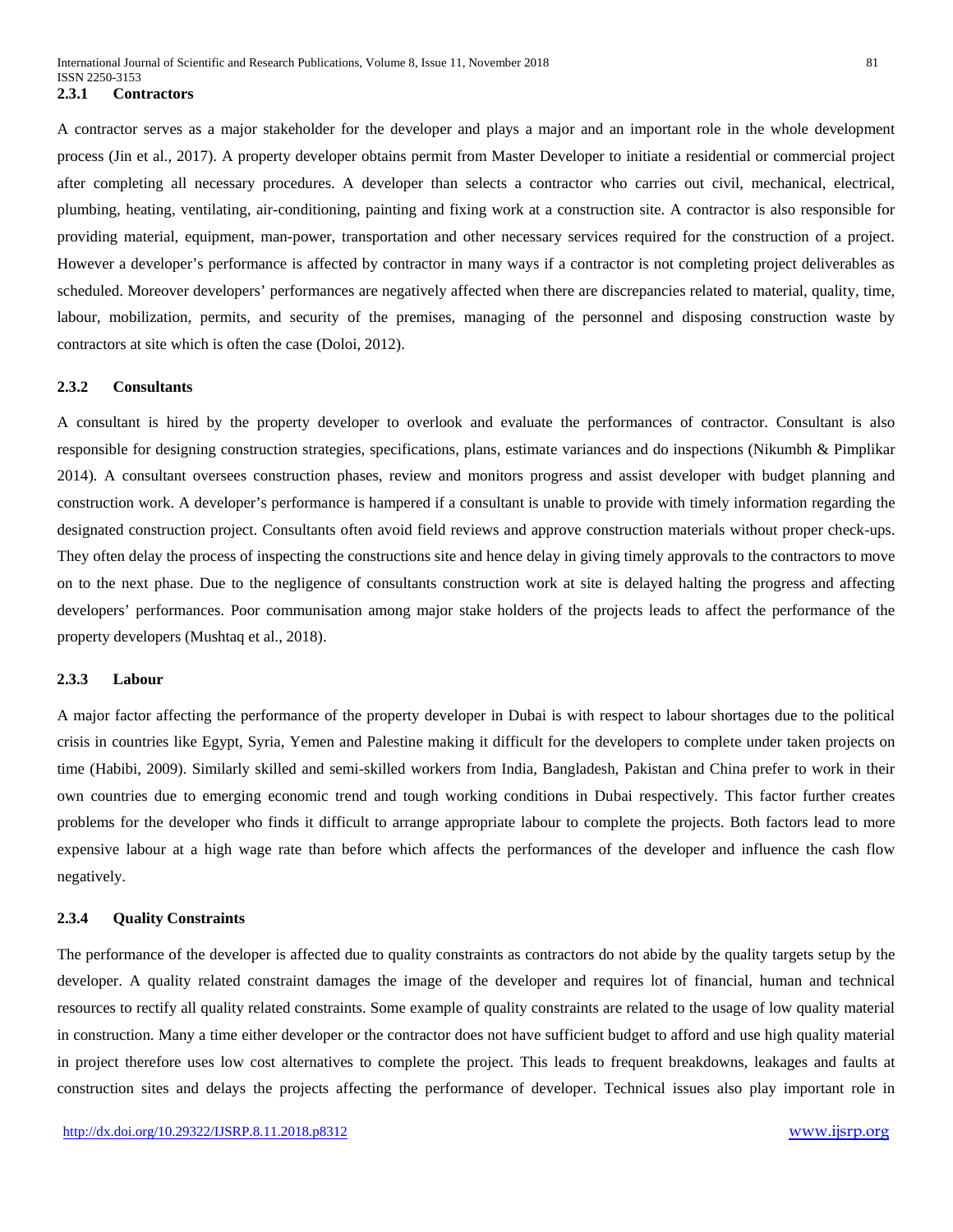affecting performances of a developer. Technical issues are related to engineering problems which occurs at construction site. It can be issues related to civil, mechanical, and electrical works etc. whereby experienced engineers and project management teams are required to resolve issues which may occur from time to time.

## **2.3.5 Time Constraints**

Property developer's performance is also affected by the time constraints. Due to subsequent delays in procuring materials, mobilizing manpower, arranging equipment, furnishing change order requests and sorting issues related to contractors, sub-contractors, consultants and within the internal management of property developer's creates time constraints resulting in delay in the project. Moreover unavailability of skilled and semi-skilled labour and restriction in working hours particularly in summers and Ramadan month by Ministry of Labour delays the completion of project on time. Similarly from time to time Dubai Government updates and changes many labour laws relating to accommodation, food, transportation, wages, working conditions, safety, timings and health making it stricter for developers and contractors to comply on it.

#### **2.3.6 Budget & Cost Constraints**

A developer faces budget and cost constraints apart from quality and time constraints. Non-availability of funds hampers the flow of work at construction site (Mushtaq et al., 2018; Jin et al., 2017). Most of the times a property developer fails to release funds to the contractor because clients do not pay their instalments regularly according to the payment plan (Smersh et al., 200). This creates tremendous amount of pressure on developer to continue constructing proposed residential or commercial tower due to limited budgets. Therefore cost constraints in current economic environment affect the performance of developer considerably. As discussed earlier financial institutions have also revised their lending policies pertaining to mortgages making it more tuff and difficult for individuals to acquire a property loan. Majority of the customers, developers, contractors, sub-contractors, consultants, suppliers and logistic company issued post-dated cheques to each other of later date. A common problem seen since the financial crisis struck Dubai was the lack of funds among all of the major stakeholders and hence creating cost constraints for the developers.

#### **2.3.7 Health and Safety**

The construction industry is one of the complicated industries where each activity is different than other and most of the activities not repeat before new activity is happened. Absences of health and safety committees on construction sites and excessive use of heavy machinery where operators are unskilled are concluded parameter might cause high risk and accidents on construction site (Mushtaq et al., 2018). Dubai Government and Dubai Municipality ensures that developers and consultants abide by Occupational, Health & Safety (OH&S) Laws set by them. They ensure that contractors provide working environment that is safe and healthy for all employees to work within. Dubai Municipality emphasizes on developers and contractors to implement best practices in their construction approaches to protect environment and eliminate all kind of harmful and poisonous hazards. This is considered to be one of a very important factor which influences the performance of a developer.

#### **2.3.7 Lack of Training & Communication**

<http://dx.doi.org/10.29322/IJSRP.8.11.2018.p8312> [www.ijsrp.org](http://ijsrp.org/) Studies conducted by Mushtaq et al., (2017 & 2018) concluded lack of proper training of employees' leads to numerous problems at workplaces and negatively affects the performances of employees within an organization. Similar is the case with property developers who employ workers from various part of the world. These employees' works in a cross culture environment which often leads to conflicts of interest, arguments and confrontation among employees affecting the performances of the property developer adversely.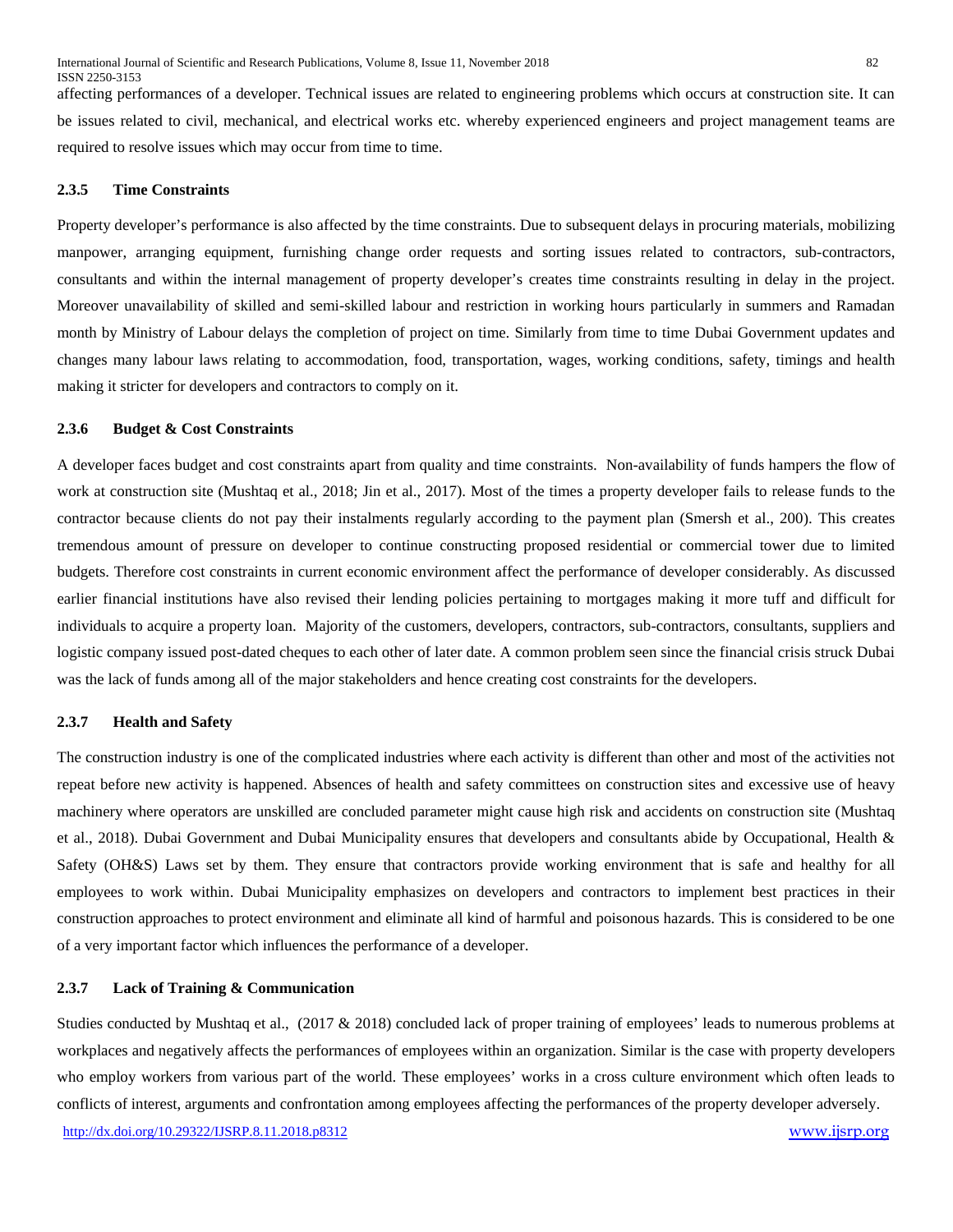Quantitative research method is used. A sample size of 105 respondents chosen through stratified random sampling technique and questionnaire was distributed among Design engineers, Project managers, Site engineers, Procurement engineers, Quantity surveyor, General Manager, Sales manager, Finance manager and Health & Safety manager associated with developers, contractors and consultants in Dubai. The questionnaire divided into four parts; demographic, current health of global economy, Dubai's economy and the performance of real estate industry in Dubai, Problem faced by the real estate developers in Dubai and factors that influenced and affected the performances of Property Developer in Dubai.Demographic analysis of the study shows that total 48 males and 12 females participated in the survey. Respondents association with sector shows 15 from contractors, 24 from the developers and 21 from the consultant participated in the survey. List of designated respondents participated is shown in the Table 1.

| <b>Designations</b>      | <b>Developers</b> | <b>Contractors</b> | <b>Consultants</b> | Questionnaire      | Questionnaire   |
|--------------------------|-------------------|--------------------|--------------------|--------------------|-----------------|
|                          |                   |                    |                    | <b>Distributed</b> | <b>Received</b> |
| Project Manager          | 10                | 10                 | 10                 | 30                 | 26              |
| Site Engineer            |                   |                    | 4                  | 12                 | 10              |
| Design Engineer          | 3                 | 3                  | 3                  | 9                  |                 |
| Procurement              |                   |                    | 3                  | Q                  |                 |
| Engineer                 |                   |                    |                    |                    |                 |
| <b>Quantity Surveyor</b> |                   | 3                  |                    | Q                  |                 |
| <b>General Manager</b>   |                   |                    |                    |                    |                 |
| <b>Sales Manager</b>     |                   |                    | 3                  | Q                  |                 |
| <b>Finance Manager</b>   | 3                 | 3                  | 3                  | Q                  |                 |
| H & S Manager            | 3                 | 3                  | 3                  | Q                  | ി               |
| <b>Total</b>             | 35                | 35                 | 35                 | 105                | 60              |

#### **Table 1: Respondents Details**

N=60

Table 2 shows the Dubai real estate market in the current and the global economy. Most of the 29 respondents believe post financial crisis Dubai economy is poor and about 19 respondents ranked very good so it shows that many experts still believe the economy is poor after financial crisis. In the next questions respondents rankings for the economic growth of Dubai is good but about 20% respondents ranked poor. Regarding the recovery of the global financial & stoke markets shows good and 8 respondents ranked very good meanwhile large ground 22 participants ranked poor but overall shows the recovery and global financial & stock market is much better post financial crisis. Currently, the middle political crisis has created the vacuum and cause of slow country growth especially the growth of real estate market which is heavily supported by Middle Eastern countries in Dubai

| Description                                   | Variables | Frequency | Percentage $(\% )$ |
|-----------------------------------------------|-----------|-----------|--------------------|
| Implications on Dubai Economy: Post Financial | Good      |           | 4.8                |
| Crisis                                        | Very Good | 19        | 18.1               |
|                                               | Poor      | 29        | 27.6               |
|                                               | Very Poor |           | 6.7                |
| Economic Growth in Dubai                      | Good      | 27        | 25.7               |
|                                               | Very Good | 9         | 8.6                |
|                                               | Poor      | 21        | 20.0               |
|                                               | Very Poor | 3         | 2.9                |
| Recovery of global Financial & Stock markets  | Good      | 26        | 24.8               |
|                                               | Very Good | 8         | 7.6                |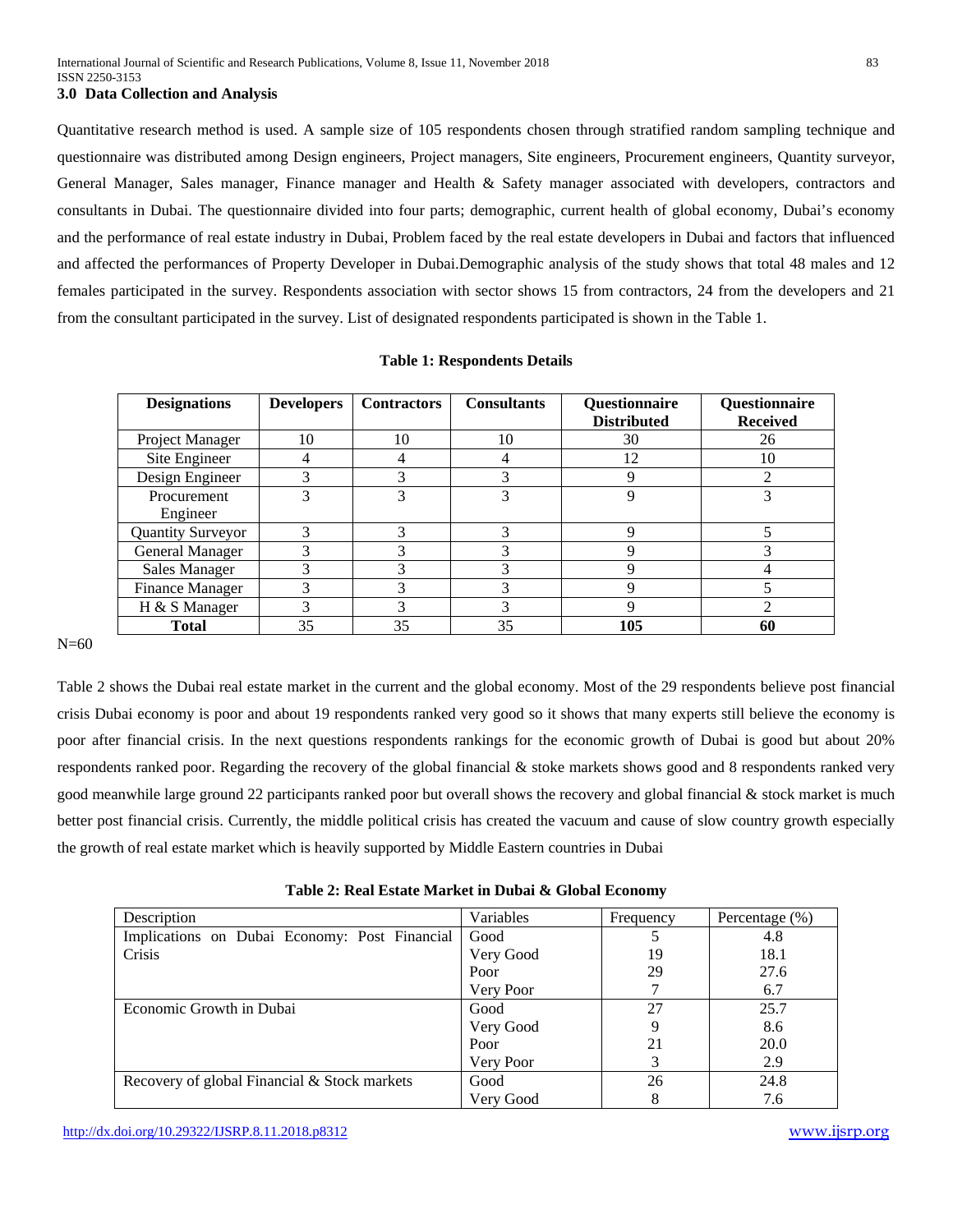| Poor                      | $\sim$<br>$\overline{\phantom{m}}$ | $\sim$ |
|---------------------------|------------------------------------|--------|
| $\sim$ $\sim$ $\sim$<br>. |                                    |        |

 $N=60$ 

# **4.0 Problems Encountered by Developers**

Aforementioned respondents were asked "Is the Property developers in Dubai" faced the problems with closed ended options of "Yes and "No". About 48 (80%) respondents said Yes and 12 (20%) said No. Another question was asked about "Influencing of Visa Law on the buyers resulted problem for the developers most of the respondents (80%) said "yes" and 20% said "No". Thus it can conclude that property developers in Dubai are facing problems by implementing the strict visa policy. Table 3 listed the main issues and problem faced by the developers in the Dubai and among cash flows (27.6) is ranked highest problem followed by demand and supply of property in Dubai (4.8%), Escrow account (3.8%), Wages protection system (2.9%) and most of the respondent shows listed issue are the problem property developers facing in Dubai.

|       |                                      | Frequency | Percentage |
|-------|--------------------------------------|-----------|------------|
|       |                                      |           |            |
| Valid | Cash Flows                           | 29        | 27.6       |
|       | Demand & Supply of property in Dubai |           | 4.8        |
|       | <b>Escrow Account</b>                | 4         | 3.8        |
|       | <b>Wage Protection System</b>        | 3         | 2.9        |
|       | All of the above                     | 19        | 18.1       |

## **Table 3: Problems faced by Property developers in Dubai**

# **5.0 Factors affecting Property Developer Performances**

There are 9 factors affecting the performance of the property developers of Dubai and the severity of each factors affecting the developers are in table 4

| No.                     | <b>Subject Items</b> | <b>3-points Likerts Scale</b> | <b>Frequency</b> | <b>Mean Score</b> |
|-------------------------|----------------------|-------------------------------|------------------|-------------------|
| 1                       | Contractor           | 1-Little Importance [1]       | 10               | 2.20/3            |
|                         |                      | 2-Moderate Importance [2]     | 18               |                   |
|                         |                      | 3-Utmost Important [3]        | 32               |                   |
| $\overline{2}$          | Consultant           | Little Importance             | 12               | 2.15/3            |
|                         |                      | Moderate Importance           | 27               |                   |
|                         |                      | <b>Utmost Important</b>       | 21               |                   |
| $\overline{\mathbf{3}}$ | Manpower             | Little Importance             | 12               | 2.28/3            |
|                         |                      | Moderate Importance           | 19               |                   |
|                         |                      | <b>Utmost Important</b>       | 29               |                   |
| $\overline{\mathbf{4}}$ | Procurement          | Little Importance             | 11               | 2.18/3            |
|                         |                      | Moderate Importance           | 25               |                   |
|                         |                      | <b>Utmost Important</b>       | 23               |                   |
|                         |                      | <b>4-points Likerts Scale</b> |                  |                   |
| 5                       | Quality constraint   | 1-Often                       | 23               | 1.93/4            |
|                         |                      | 2-Very often                  | 25               |                   |
|                         |                      | 3-Sometime                    | 5                |                   |
|                         |                      | 4-Rarely                      |                  |                   |

|  |  | Table 4: Factor affecting the performance of Property Developers in Dubai |  |  |  |
|--|--|---------------------------------------------------------------------------|--|--|--|
|  |  |                                                                           |  |  |  |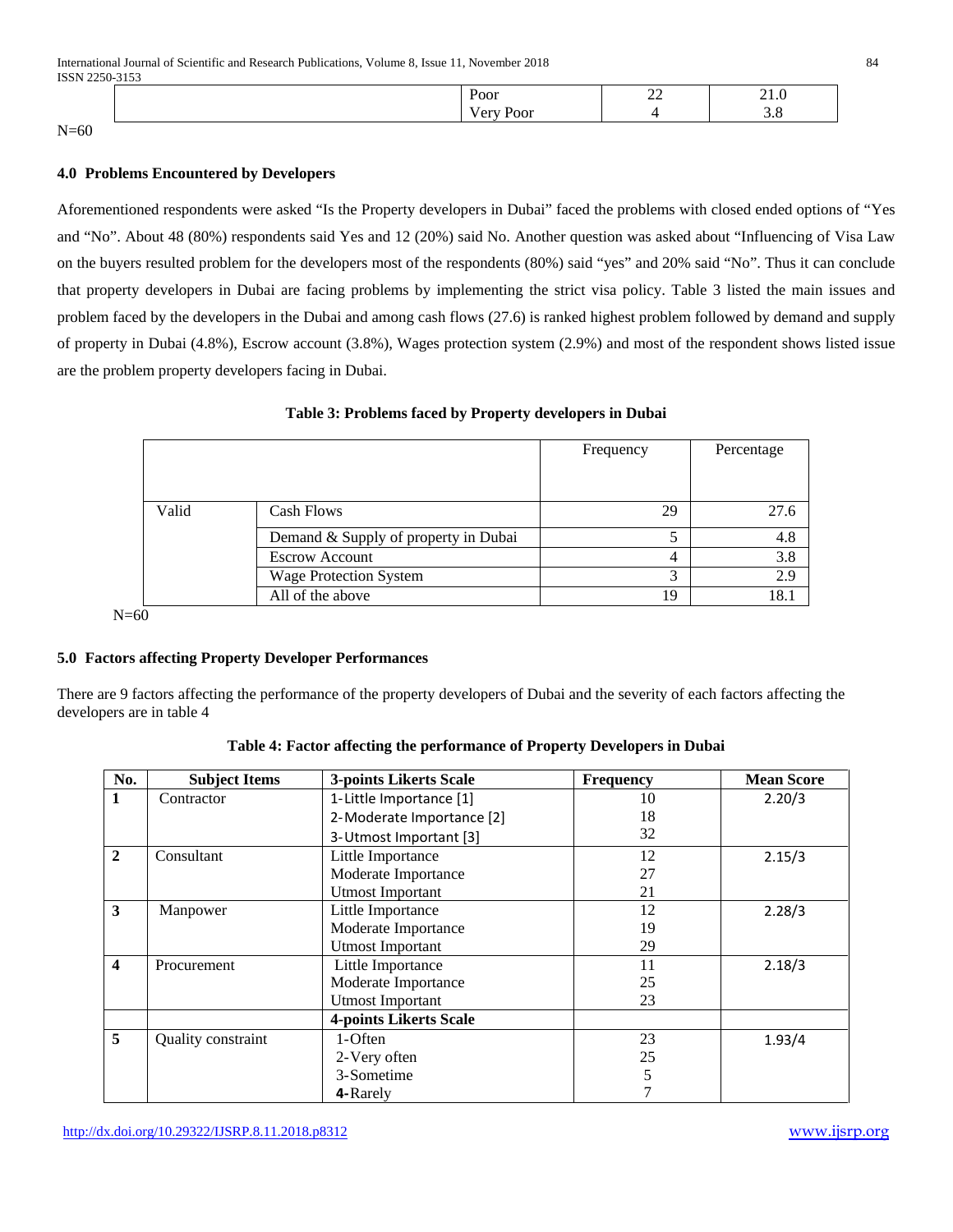| 6 | Time constraint         | Often [1]               | 19            | 1.97/4 |
|---|-------------------------|-------------------------|---------------|--------|
|   |                         | Very often [2]          | 29            |        |
|   |                         | Sometime <sup>[3]</sup> |               |        |
|   |                         | Rarely [4]              | 5             |        |
| 7 | Cost constraint         | Often                   | 22            | 1.92/4 |
|   |                         | Very often              | 26            |        |
|   |                         | Sometime                |               |        |
|   |                         | Rarely                  | 5             |        |
| 8 | Health<br>Safety<br>and | Often                   | 19            | 1.98/4 |
|   | Constraint              | Very often              | 29            |        |
|   |                         | Sometime                | 6             |        |
|   |                         | Rarely                  | 6             |        |
| 9 | of<br>Lack<br>Employees | Often                   | 18            | 1.98/4 |
|   | Training                | Very often              | 30            |        |
|   |                         | Sometime                |               |        |
|   |                         | Rarely                  | $\mathcal{D}$ |        |

 $N=60$ 

Table 4 shows that manpower mean (2.2833) followed by procurement (2.1833), contractor (2.20) and consultant (2.15) plays big role and most affecting on the performance of the developer in Dubai. The other affecting factors are quality, cost, time, health and safety and lack of training mean value slightly lower than the most affecting factor which also cannot deny. [Check the likert scale used].

The most important factors in the questionnaire that affected the performance of the developer are pertaining to the question in the questionnaire "Problems faced by Property developers in Dubai". Majority of the respondents believed that this problem alone is responsible for affecting the performance of the property developers in Dubai as the inadequate supply of cash flows were the major reason due to which the property developer in Dubai were unable to complete the undertaken property projects.

The other problem was related to the demand and supply of the properties in Dubai. Currently, there are many commercial and residential buildings that are readily available however they are vacant for a long time even after price reduction indicating that supply has exceeded the demand significantly. Similarly, the introduction of Escrow Account law and Wage Protection System (WPS) by Government of Dubai have made it even more challenging for the property developers to function as they are now regularly monitored by the government and the income they receive through the buyers are first routed to the government of Dubai via Escrow Account. In addition, the visa law has also influenced the decision making of the buyer in Dubai and negatively influenced the performance of the property developer. At present, Dubai government is not willing to give visas to those who are buying property in Dubai. Last but not least, other areas of problem that affected the performance of property developer are the role of stake holders among manpower, consultant, contractors and procurement are the most affecting factors of the performance. Although, stated factors are most affecting but time, cost and quality constraints are slightly lower which is also challenging and factor to reduce the performance of the developers.

# **6.0 Conclusion and Recommendations**

The survey study has confirmed the earlier findings from the literature indicating that the performance of the property developer was negatively impacted by the global financial crisis, unavailability of cash, major gap in supply and demand of properties, introduction of Escrow account law and WPS system and reluctance of Dubai government to give visas to property buyers. Furthermore, the field survey also confirmed the contractors, consultants and man-power were important players in affecting the performance of property developer and had moderate to utmost importance. Likewise, property developers faced constraints related to procurement, time, cost, quality, safety and lack of training provided to the employees. The second part of this chapter provides necessary recommendations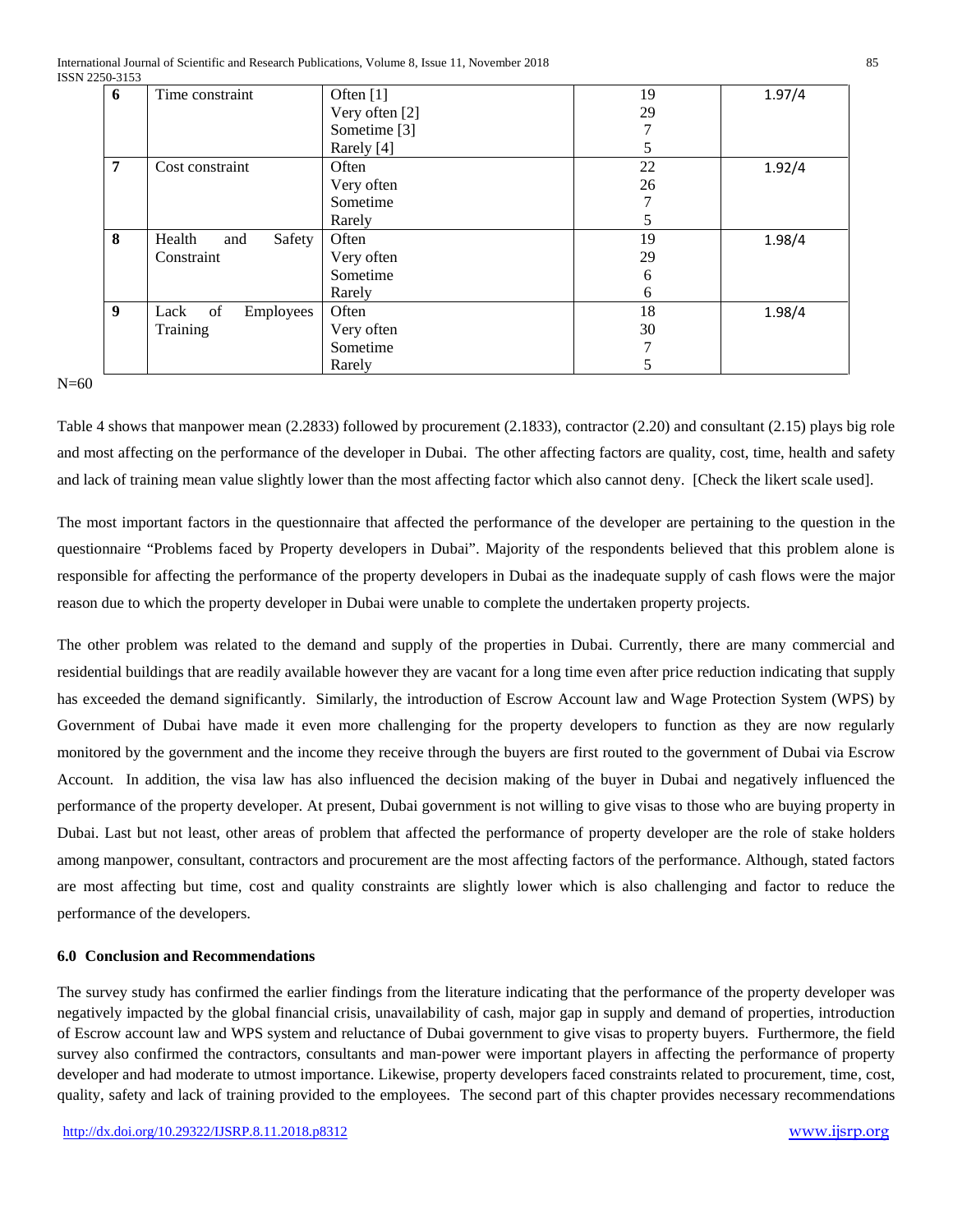International Journal of Scientific and Research Publications, Volume 8, Issue 11, November 2018 86 ISSN 2250-3153

for the property developers based in Dubai, UAE in order to positively enhance their performance and enable them to cope with financial, human, technical and legal constraints, challenges and problems. As a part of the recommendation plan, certain strategies are discussed. The property developers in Dubai should look to cut unnecessary costs in order to allow them to reduce their operational expenses. Similarly, they should look into ways by which they can attract real estate buyers. By providing additional incentives and facilities on property offered, property developers in Dubai can certainly attract many buyers. Further research should be conducted on the interest of investors and buyers to buy property on developers. Likewise, research should be conducted on legal issues that property developers face if they are unable to complete the undertaken projects. Similarly, research could be made on the projects that are completely cancelled and ways in which developers are trying to resist pressure and continue to work albeit different problems and challenges faced by them.

### **Reference**

- Abdelgalil, E. (2005). Relationship between real estate and financial sectors in Dubai economy. Journal of Property Research, 18, 1- 18.
- Abdelgalil, E., & Bakheet, B. A. (2007). Dubai Real Estate Sector. Data Management and.
- Akomah, B. B., & Jackson, E. N. (2016). Factors Affecting the Performance of Contractors on Building Construction Projects: Central Region, Ghana. International Journal of Innovative Research and Development, 5(10).
- Al Marashi, H., & Bhinder, J. (2008). From the tallest to the greenest-paradigm shift in Dubai. Paper presented at the CTBUH 8th World Congress.
- Alaloul, W. S., Liew, M. S., & Zawawi, N. A. W. A. (2016). Identification of coordination factors affecting building projects performance. Alexandria Engineering Journal, 55(3), 2689-2698.
- Buckley, M., & Hanieh, A. (2014). Diversification by urbanization: Tracing the property-finance nexus in Dubai and the Gulf. International Journal of Urban and Regional Research, 38(1), 155-175.
- Chiniara, W., & De La Rosa, A. (2009). Inheritance laws in the UAE. Trusts & trustees, 15(10), 781-788.
- Doloi, H. (2012). Cost overruns and failure in project management: Understanding the roles of key stakeholders in construction projects. Journal of construction engineering and management, 139(3), 267-279.
- Dubai Statistic Center (DSC). (2018). Populaiton Bulletin Emirate of Dubai 2016. Dubai Govt of Dubai Retrieved from https://www.dsc.gov.ae/en-us/EServices/Pages/Population-Clock.aspx.
- Elton, N. (2016). Provisional Sums and Nominated Subcontracts in Construction Law; A Comparative Analysis of the Rights and Obligations of the Employer Under UAE and Common Laws. The British University in Dubai (BUiD),
- Enshassi, A., Mohamed, S., & Abushaban, S. (2009). Factors affecting the performance of construction projects in the Gaza strip. Journal of Civil engineering and Management, 15(3), 269-280.
- Habibi, N. (2009). The impact of the global economic crisis on Arab countries: a year-end assessment. Middle East Brief, 40(10).
- Hennessy, H. (2005). Dubai's relentless construction boom. BBC News.
- Jin, X., Zhang, G., Liu, J., Feng, Y., & Zuo, J. (2017). Major participants in the construction industry and their approaches to risks: a theoretical framework. Procedia Engineering, 182, 314-320. doi:10.1016/j.proeng.2017.03.100
- Kannan, R. (2012). The impact of migration on the socio economic status of unskilled keralite labourers in the united Arab Emirates a sociological study.
- Kawach, N. (2011, 2011). Dubai economy poised to leap in 2011. Emirates 24/7. Retrieved from http://www.emirates247.com/business/dubai-economy-poised-to-leap-in-2011-2011-05-05-1.389236
- Kerr, M., Ryburn, D., McLaren, B., & Dentons, Z. (2013). Construction and projects in United Arab Emirates: overview. MULTI-JURISDICTIONAL GUIDE, 14, 1-12.
- Khamis, M. M. Y., Semlali, M. A. S., Sensenbrenner, M. G., Kumah, F. Y., Hasan, M., & Prasad, A. (2010). Impact of the global financial crisis on the Gulf Cooperation Council countries and challenges ahead: International Monetary Fund.
- Lindhard, S., & Larsen, J. K. (2016). Identifying the key process factors affecting project performance. Engineering, Construction and Architectural Management, 23(5), 657-673.
- Mushtaq Ahmad, A. M., Jamshid Ali Turi. (2018). Safety Management in Construction Projects: Malaysia Context. International Journal of Scientific & Engineering Research (IJSER), 9(2), 1597-1606.
- Mushtaq Ahmad, K. N., Osama Omar Haseneshkorfu (2017). Barriers to the implementation of industrialized building system (ibs) in high rise structure in selangor. International journal of advances in mechanical and civil engineering,  $4(1)$ .
- Mushtaq Ahmad, M. S., A Dash. (2018). Collaboration Impact on The Performance in Construction Projects: Case Study Selangor Malaysia. International Journal for Science and Advance Research in Technology (IJSART), 4(1), 1019-1028.
- Naini, A. (2011). Assessment of Dubai Real Estate Trust Accounts Law and Issues of Business: Evidence from Ontario and Utah. Journal of Business Inquiry: Research, Education & Application, 10(1).
- Nikumbh, A. R., & Pimplikar, S. (2014). Role of Project Management Consultancy in Construction Project. IOSR-JMCE, 10(6), 14- 19.